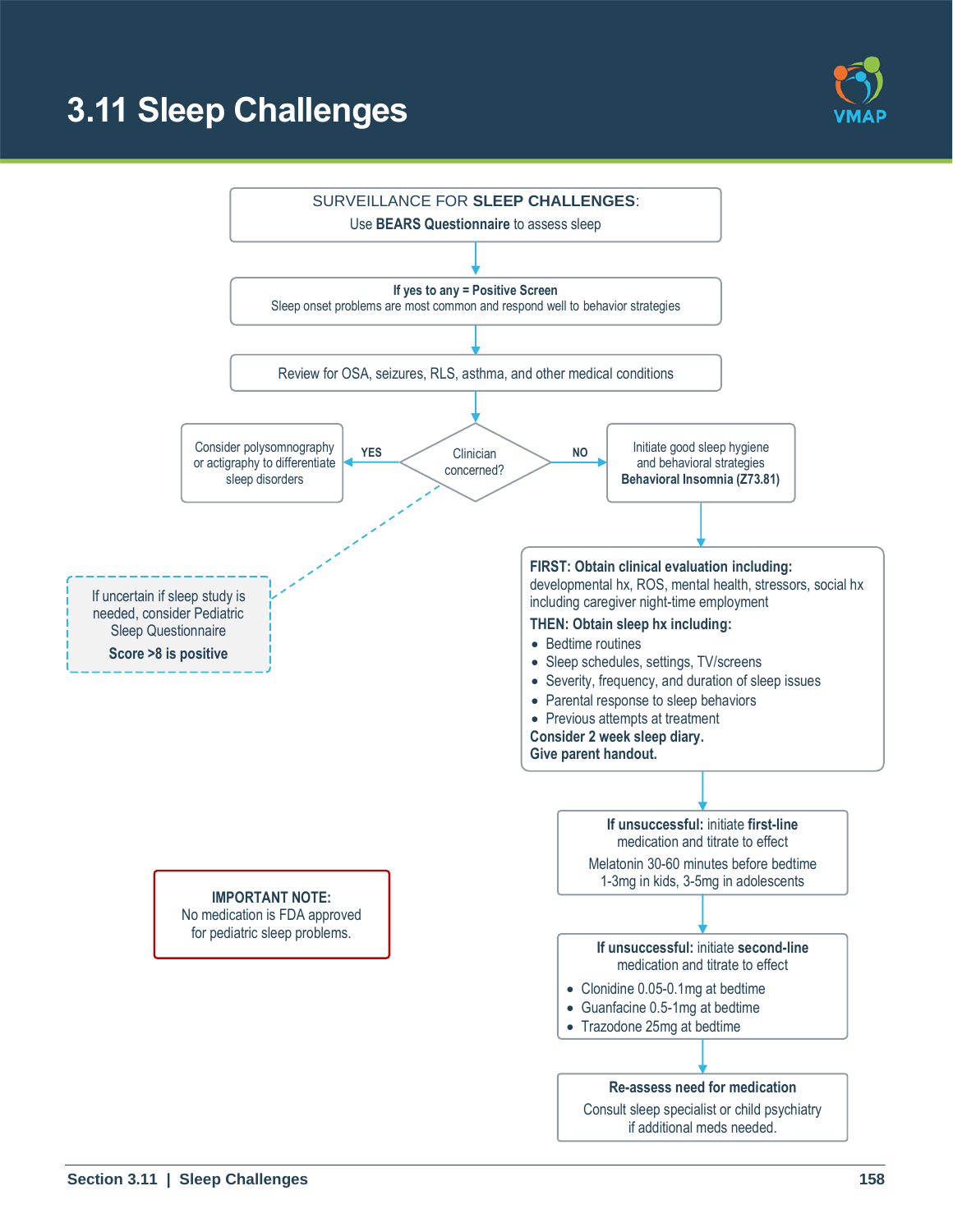## **Types of Sleep Disorders in Children and Adolescents**

#### **Sleep-related breathing disorders**

- Snoring
- Sleep Related Hypoventilation Syndrome/Obesity Hypoventilation Syndrome (OHS)
- Obstructive Sleep Apnea (OSA)
- Central Sleep Apnea (CSA)
- Upper Airway Resistance Syndrome (UARS)
- Nocturnal Asthma, or other medical problems like GERD

### **Parasomnias** *(unusual, but benign sleep behaviors)*

- Sleep walking/talking
- Sleep terrors/night terrors episodes of screaming, intense fear, and flailing while asleep. The child is typically inconsolable/difficult to wake and has no recollection of it.
- Sleep related eating disorder (SRED) episodes of eating while asleep
- Sleep paralysis temporary inability to move or speak that occurs during transition between sleep and wakefulness. Some individuals experience hallucinations or feel a sense of choking or suffocating, which can be very frightening.
- REM sleep behavior disorder episodes of physically acting out vivid, often unpleasant dreams with vocal sounds and sudden arm and leg movements during REM sleep

#### **Insomnia** *(can have mix of types)*

- Acute insomnia brief difficulty sleeping often caused by a stressful life event or change
- Chronic insomnia difficulty falling asleep or staying asleep > 3x/week for > 3 months
- Sleep onset insomnia trouble initiating sleep
- Maintenance insomnia difficulty staying asleep, going back to sleep, or waking early
- Behavioral insomnia of childhood (can have mix of types)
	- Sleep onset association type unable to self-soothe, often requires caregiver presence when falling asleep or very particular conditions to fall asleep
	- Limit setting type noncompliance at bedtime stalling or refusing to go to sleep and insufficient limits set by caregiver

#### **Hypersomnia**

#### **Circadian rhythm sleep disorders**

- Delayed sleep phase syndrome sleep > 2 hours past acceptable/conventional bedtime
- Irregular sleep-wake rhythm disorder inconsistent sleep patterns without stable rhythm

#### **Sleep-related movement disorders**

- Restless legs syndrome (RLS) unpleasant sensations in the legs that cause an uncontrollable urge to move and tends to occur at night when sitting or lying down
- Periodic limb movement disorder (PLMD) frequent limb movements during sleep
- Nocturnal bruxism jaw clenching and/or teeth grinding

#### **Sleep/nocturnal enuresis**

#### **Nocturnal seizures**

**Narcolepsy**

**Night eating syndrome** — different from SRED — individual is awake and fully aware of eating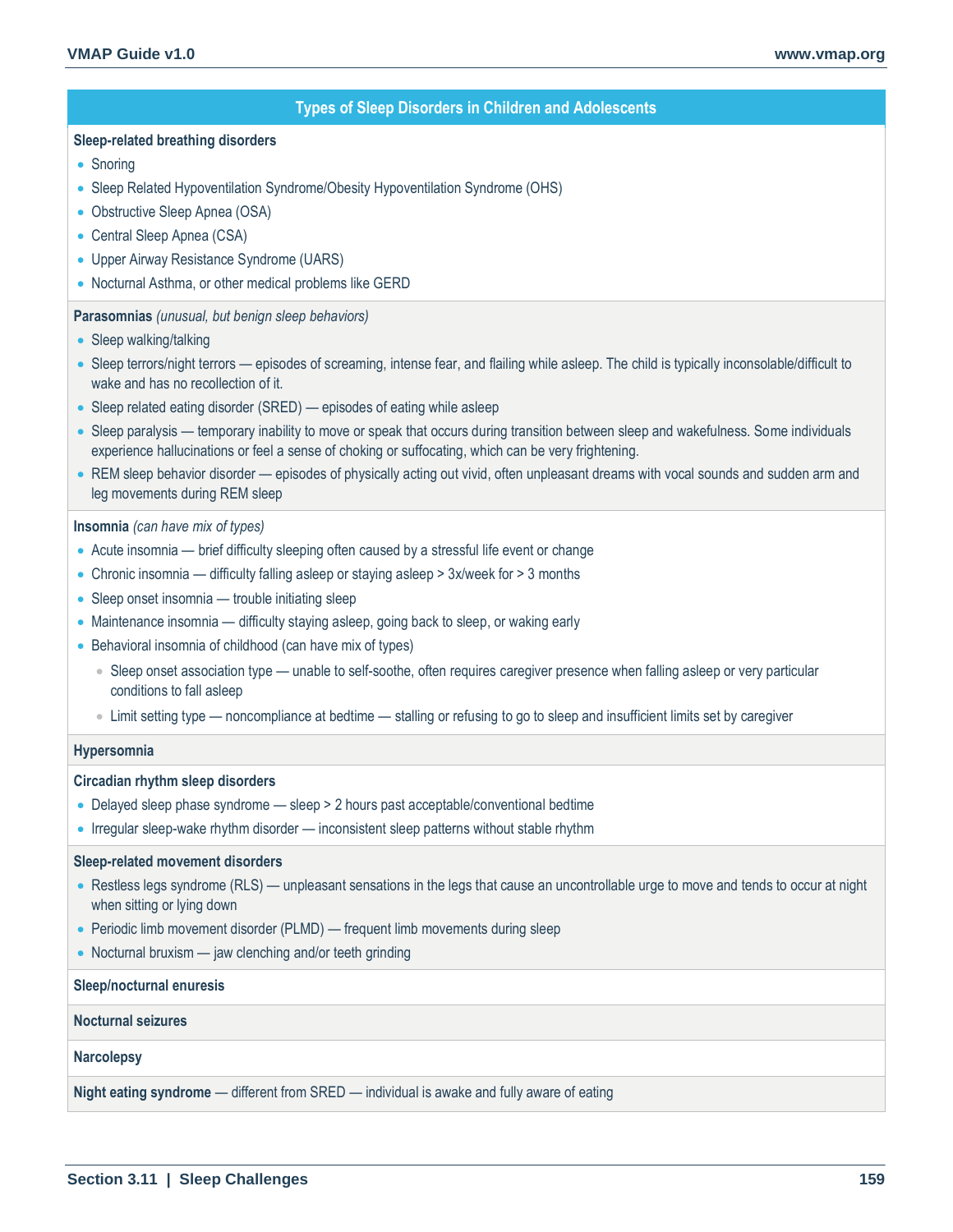# **BEARS SLEEP SCREENING TOOL**

|                                                                                                                                                                        | <b>Toddler/Preschool</b><br>$(2-5$ years)                                                      | <b>School-Aged</b><br>$(6-12 \text{ years})$                                                                                                                                  | <b>Adolescent</b><br>$(13-18 \text{ years})$                                                                   |  |
|------------------------------------------------------------------------------------------------------------------------------------------------------------------------|------------------------------------------------------------------------------------------------|-------------------------------------------------------------------------------------------------------------------------------------------------------------------------------|----------------------------------------------------------------------------------------------------------------|--|
| 1. Bedtime problems                                                                                                                                                    | Does your child have any<br>problems going to bed?<br>Falling asleep?                          | Does your child have any<br>problems at bedtime? (P)<br>Do you have any problems<br>going to bed? (C)                                                                         | Do you have any problems<br>falling asleep at bedtime? (C)                                                     |  |
| 2. $\mathsf{Excessive}$ daytime sleepiness                                                                                                                             | Does your child seem overtired<br>or sleepy a lot during the day?<br>Does she still take naps? | Does your child have difficulty<br>waking in the morning, seem<br>sleepy during the day, or take<br>naps? (P)<br>Do you feel tired a lot? (C)                                 | Do you feel sleepy a lot during<br>the day? In school? While<br>driving? (C)                                   |  |
| 3. Awakenings during the night                                                                                                                                         | Does your child wake up a lot<br>at night?                                                     | Does your child seem to<br>wake up a lot at night? Any<br>sleepwalking or nightmares? (P)<br>Do you wake up a lot at night?<br>(C) Have trouble getting back to<br>sleep? (C) | Do you wake up a lot at<br>night? Have trouble getting<br>back to sleep? (C)                                   |  |
| 4. Regularity and duration of sleep                                                                                                                                    | Does your child have a regular<br>bedtime and wake time?<br>What are they?                     | What time does your child go<br>to bed and get up on school<br>days? Weekends? Do you think<br>he/she is getting enough sleep?<br>(P)                                         | What time do you usually<br>go to bed on school nights?<br>Weekends? How much sleep<br>do you usually get? (C) |  |
| 5. Snoring                                                                                                                                                             | Does your child snore a lot or<br>have difficulty breathing at<br>night?                       | Does your child have loud or<br>nightly snoring or any breathing<br>difficulties at night? (P)                                                                                | Does your teenager snore<br>loudly or nightly? (P)                                                             |  |
| If you answered "yes" to any of these questions, your child may have a sleep problem<br>that should be discussed with your pediatrician or pediatric sleep specialist. |                                                                                                |                                                                                                                                                                               |                                                                                                                |  |

**P** = parent or caregiver question

**C** = child or youth question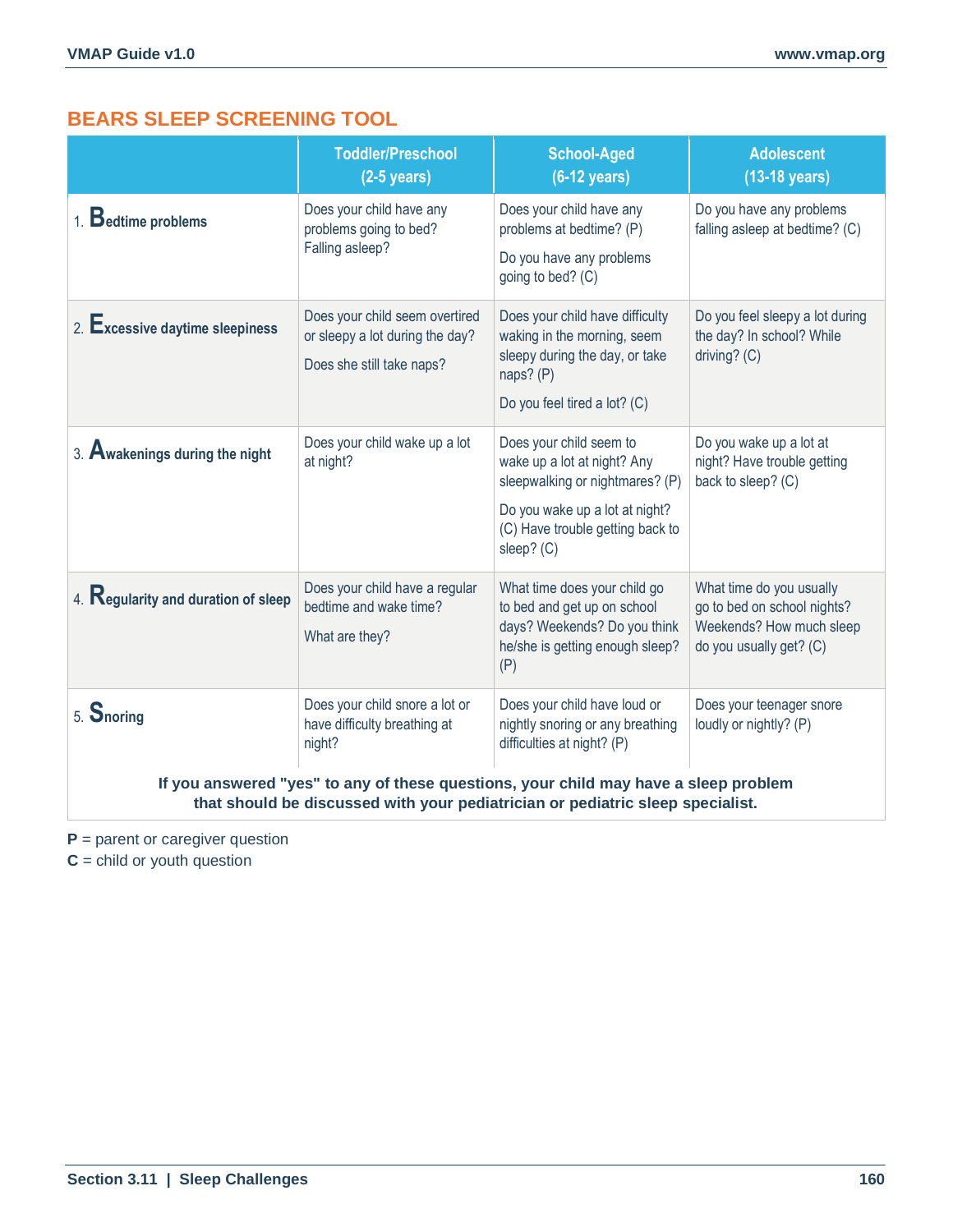# **EVIDENCE-BASED INTERVENTIONS FOR BEHAVIORAL INSOMNIA OF CHILDHOOD**

- Non-pharmacologic treatment is effective and the standard of care.
- No medication is FDA approved for pediatric sleep problems.
- Bedroom environment must be optimized for sleep (e.g., comfortable, quiet, dark, cool, no screens).
- Free relaxation apps can be a good resource; see [Anxiety Care Guide.](#page--1-0)
- Bedtime routine and sleep/wake time should be consistent (e.g., bath, PJs, brush teeth, stories).
- The routine should not involve a parent being in the room when the child falls asleep. This may also include a transitional object (e.g., stuffed animal or blanket).
- Explain the "silent return": "If you talk, ask me questions, or yell, I'm not going to respond because it's time for sleep. If you leave your room, I'm going to take you back to bed so we can all get good rest." (e.g., "It's time for sleep. I'll see you in the morning.")

## **Cognitive behavioral therapy for insomnia (CBTi) — therapist**

- Multi-component, evidence-based approach of 6-8 sessions appropriate for adolescents
- Involves:
	- Psychoeducation sleep hygiene tips, sleep needs, relationship between thoughts, feelings, behaviors, and sleep
	- Cognitive restructuring changing inaccurate or unhelpful thoughts about sleep
	- Behavioral interventions relaxation training (e.g., deep breathing, body scan, progressive muscle relaxation), stimulus control, sleep restriction or compression to help establish healthy sleep habits

## **Biofeedback**

- Uses technology to help monitor certain processes in the body such as brain waves, heart rate, breathing, and body temperature
- Can include electromyogram (EMG) and electroencephalogram (EEG)
- Aids in control of physiologic variables through auditory and visual feedback to decrease somatic arousal
- Typically combined with relaxation techniques

## **Light therapy**

- Used to delay sleep phase disorders with exposure to light on awakening
- Use caution with bipolar disorder because of risk of mania

## **Chronotherapy**

• Gradually shifting bedtime and wake time each day until the desired sleep time is reached

## **Motivational interviewing**

• Can be helpful for adolescents to facilitate behavior changes around sleep (e.g., decreasing screen usage before bedtime, eliminating afternoon naps)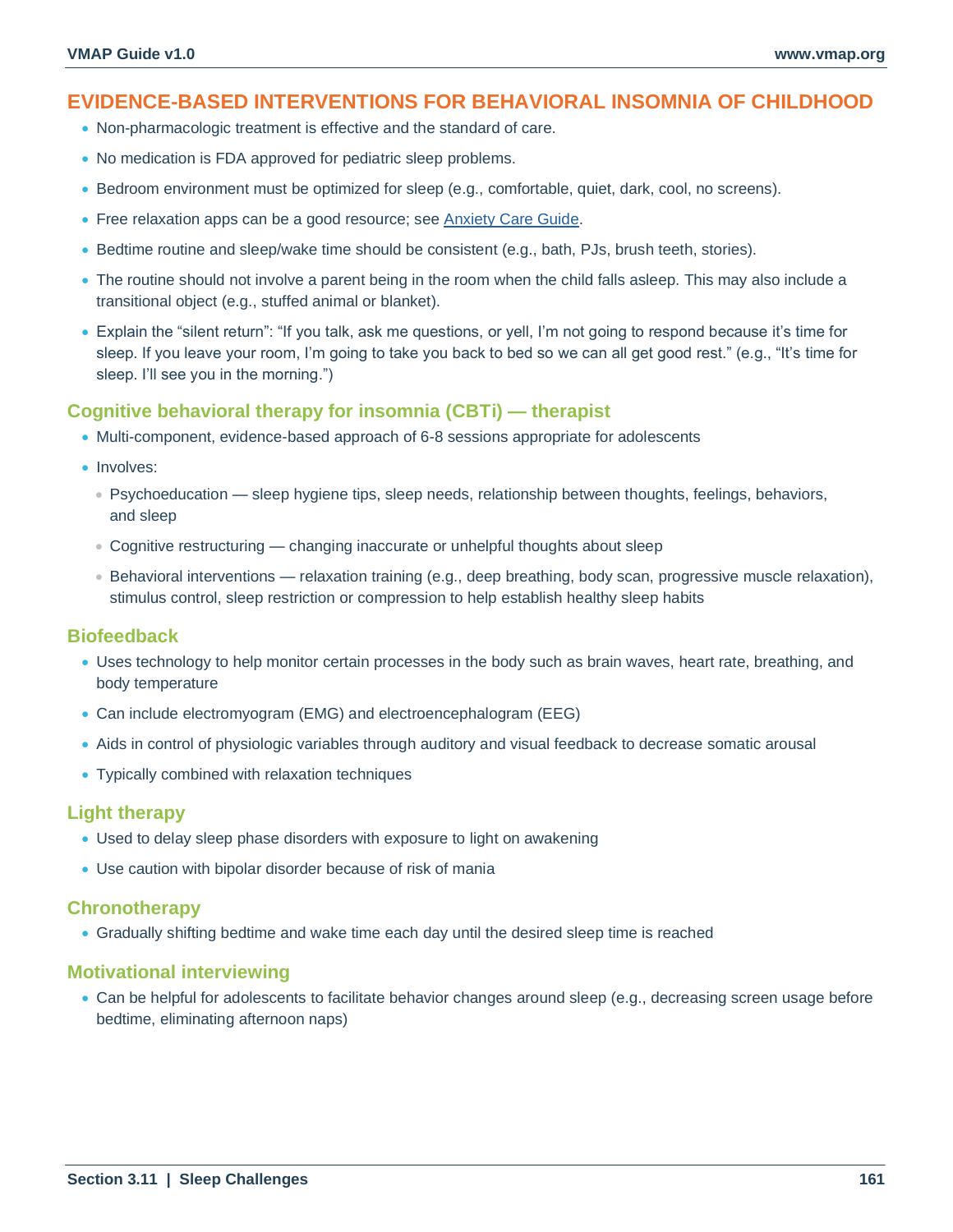# **MEDICATION GUIDANCE**

| <b>Class</b>                                       | <b>Generic</b>                    | <b>Brand</b><br><b>Name</b>                      | <b>Available Forms/Doses</b>                                                                           | <b>Dosing Information</b>                                                                      | <b>Other Information</b>                                                                                                                                     | <b>Comments</b>                                                    |
|----------------------------------------------------|-----------------------------------|--------------------------------------------------|--------------------------------------------------------------------------------------------------------|------------------------------------------------------------------------------------------------|--------------------------------------------------------------------------------------------------------------------------------------------------------------|--------------------------------------------------------------------|
| melatonin<br><b>Neurohormone</b>                   |                                   | Immediate-release                                | Initial: 0.5-3mg/day                                                                                   | More common side effects (SE):<br>headache, dizziness                                          | Indication: sleep-onset insomnia<br>Administer 30-60 minutes prior to                                                                                        |                                                                    |
|                                                    |                                   | tablets: 0.5, 1, 3, 5mg                          | Max dose: 10mg/day                                                                                     |                                                                                                |                                                                                                                                                              |                                                                    |
|                                                    | Prolonged-release<br>tablets: 5mg | <b>Typical effective dose:</b><br>3-6mg/day      | Rare SEs: morning sleepiness,<br>enuresis, possible decreased seizure<br>threshold, suppression of the | bedtime                                                                                        |                                                                                                                                                              |                                                                    |
|                                                    |                                   | Oral liquid: 1mg/ml<br>Chewable avail            | Peak effect: 45-60 minutes                                                                             | hypothalamic-gonadal axis                                                                      |                                                                                                                                                              |                                                                    |
|                                                    |                                   |                                                  |                                                                                                        | <b>Duration: 4 hours</b>                                                                       |                                                                                                                                                              |                                                                    |
| Alpha2-agonist                                     | clonidine                         | Catapres IR,                                     | Immediate-release<br>tablets: 0.1, 0.2, 0.3mg                                                          | Initial: 0.05-0.1mg/day                                                                        | Common SEs: sedation (clonidine ><br>quanfacine)                                                                                                             | Indication: sleep disturbances<br>Monitor blood pressure and heart |
|                                                    |                                   | Kapvay ER                                        |                                                                                                        | Max dose: 0.3mg/day                                                                            |                                                                                                                                                              |                                                                    |
|                                                    |                                   | <b>Extended-release tablet:</b><br>$0.1, 0.2$ mg | <b>Typical effective dose:</b><br>0.1-0.2mg/nightly                                                    | Rare SEs: hypotension, bradycardia,<br>irritation, anticholinergic effects, REM<br>suppression | rate for hypotension and bradycardia<br>Sedative effect diminishes over time                                                                                 |                                                                    |
|                                                    |                                   |                                                  |                                                                                                        | Peak effect: 2-3 hours                                                                         | Administer 1 hour before bedtime                                                                                                                             | Limited evidence for use in pediatrics                             |
|                                                    |                                   |                                                  | <b>Duration: 4-5 hours</b>                                                                             | Wean 1mg/day to prevent rebound                                                                |                                                                                                                                                              |                                                                    |
| guanfacine                                         | Tenex IR,                         | Immediate-release                                | Initial: 0.5-1mg/day                                                                                   | hypertension                                                                                   |                                                                                                                                                              |                                                                    |
|                                                    |                                   | <b>Intuniv ER</b>                                | tablets: 1, 2mg<br><b>Extended-release tablet:</b><br>1, 2, 3, 4mg                                     | Max dose: 4mg/day                                                                              |                                                                                                                                                              |                                                                    |
|                                                    |                                   |                                                  |                                                                                                        | <b>Typical effective dose:</b><br>1-4mg/day                                                    |                                                                                                                                                              |                                                                    |
|                                                    |                                   |                                                  |                                                                                                        | Peak effect: 3-5 hours                                                                         |                                                                                                                                                              |                                                                    |
|                                                    |                                   |                                                  |                                                                                                        | Duration: 8-10 hours                                                                           |                                                                                                                                                              |                                                                    |
| <b>Antihistamine</b><br>hydroxyzine                |                                   | Atarax,<br><b>Vistaril</b>                       | Tab (10, 25, 50mg)<br>Soln (10mg/5ml)                                                                  | Initial: 5mg nightly, increase to<br>0.6mg/kg/day for >6+ to max                               | Common SEs: dry mouth, dizziness,<br>drowsiness, constipation<br>Rare SEs: tremor, difficulty urinating,<br>irregular or fast heart beat, agitation          | Also approved for anxiety treatment<br>such as 10mg tid            |
|                                                    |                                   |                                                  |                                                                                                        | Max dose: 50mg dose                                                                            |                                                                                                                                                              |                                                                    |
|                                                    |                                   |                                                  |                                                                                                        | Typical effective dose: 25mg                                                                   |                                                                                                                                                              |                                                                    |
|                                                    |                                   |                                                  |                                                                                                        | Peak effect: 30 min-2 hours                                                                    |                                                                                                                                                              |                                                                    |
|                                                    |                                   |                                                  | <b>Duration: 3-4 hours</b>                                                                             |                                                                                                |                                                                                                                                                              |                                                                    |
| <b>Atypical</b><br>reuptake<br>inhibitor<br>(SARI) | trazodone                         | Desyrel                                          | <b>Tablets:</b><br>50, 100, 150, 300mg                                                                 | Initial: 25mg/day                                                                              | Common SEs: dry mouth, nausea,<br>vomiting, drowsiness, dizziness,<br>headache, blurry vision, hypotension,<br>morning hangover effect<br>Rare SEs: priapism | Indication: night awakenings                                       |
|                                                    |                                   |                                                  |                                                                                                        | Max dose: 100mg/day                                                                            |                                                                                                                                                              | Administer 30 minutes prior to<br>bedtime.                         |
|                                                    |                                   |                                                  |                                                                                                        | Typical effective dose: 50mg                                                                   |                                                                                                                                                              | Antidepressant effects may occur at<br>higher doses.               |
|                                                    |                                   |                                                  |                                                                                                        | Peak effect: 30-90 min                                                                         | Box warning (BW): increased risk of<br>suicidal thoughts                                                                                                     | Limited evidence-based studies in<br>pediatrics.                   |

*Note: all medication information should be verified using current PDR*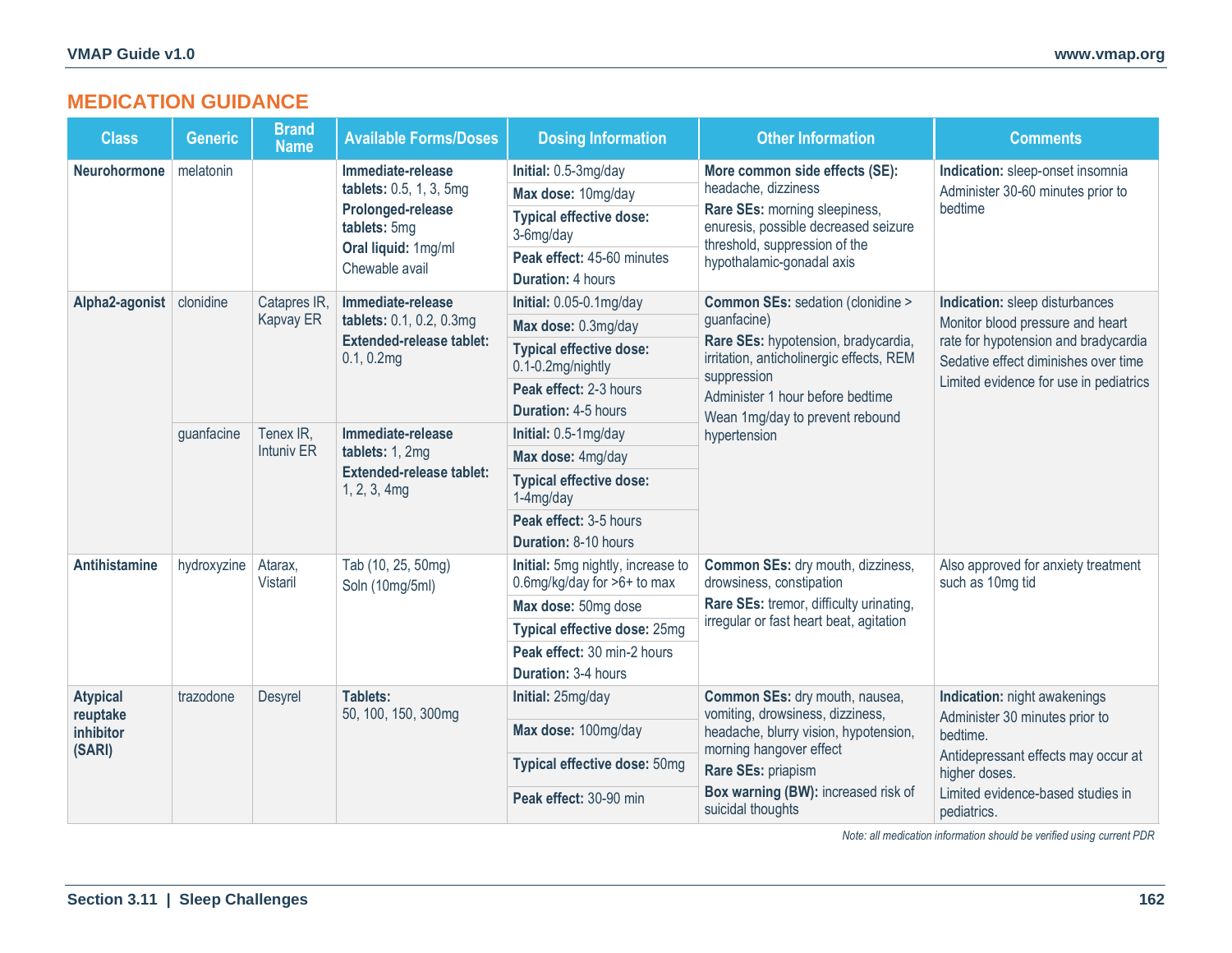# **PROVIDER TIPS: SPECIAL POPULATIONS AND COMORBID SLEEP PROBLEMS**

| <b>Population</b>                                                 | <b>Common Sleep Problems</b>                                                                                                                                                                                         | <b>Treatment Options</b><br>(not necessarily in rank order)                                                                                                                                                                   |
|-------------------------------------------------------------------|----------------------------------------------------------------------------------------------------------------------------------------------------------------------------------------------------------------------|-------------------------------------------------------------------------------------------------------------------------------------------------------------------------------------------------------------------------------|
| Attention-deficit/hyperactivity disorder<br>(ADHD)                | · Insomnia (acute or chronic insomnia;<br>sleep onset and/or sleep maintenance<br>insomnia)<br>• Behavioral insomnia of childhood<br>• Sleepiness on awakening<br>• Night eating syndrome                            | • Behavioral therapy and/or<br>pharmacotherapy for ADHD<br>• Psychoeducation on ADHD, sleep hygiene<br>and behavioral strategies<br>• Consider melatonin or sleep medications<br>as a temporary intervention                  |
| <b>Depression</b>                                                 | • Insomnia (acute or chronic; onset,<br>maintenance, or both)<br>• Hypersomnia<br>• Excessive daytime fatigue<br>• Night eating syndrome                                                                             | • CBT for depression including<br>psychoeducation on depression and sleep<br>hygiene<br>• Pharmacotherapy for depression and/or<br>melatonin<br>• Consider sleep medication as a temporary<br>intervention                    |
| <b>Bipolar disorder</b>                                           | • Insomnia (acute or chronic; onset,<br>maintenance, or both)<br>• Decreased need for sleep (common<br>during manic episodes - person does<br>NOT feel tired)<br>• Hypersomnia (common during depressive<br>periods) | • Confirm correct diagnosis<br>• Pharmacotherapy for bipolar disorder (by<br>or in consultation with psychiatrist)<br>• Child and family focused psychoeducation<br>and CBT for bipolar disorder including<br>sleep hygiene   |
| <b>Anxiety</b>                                                    | · Insomnia (acute or chronic; onset,<br>maintenance, or both)<br>• Behavioral insomnia of childhood<br>• Nightmares<br>• Bedtime refusal, co-sleeping, inflexible<br>nighttime rituals<br>• Night eating syndrome    | • CBT for anxiety including psychoeducation<br>on anxiety, sleep hygiene, and sleep-<br>related cognitions<br>• Pharmacotherapy for anxiety and/or<br>melatonin<br>• Consider sleep medication as a temporary<br>intervention |
| Acute stress disorder and posttraumatic<br>stress disorder (PTSD) | • Insomnia (acute or chronic; onset,<br>maintenance, or both)<br>• Behavioral insomnia of childhood<br>• Nightmares<br>• Auditory/visual hallucinations<br>• Regression (e.g., bed wetting)                          | • TF-CBT including psychoeducation on<br>trauma and sleep<br>• Consider melatonin and/or sleep<br>medication as a temporary intervention<br>• Pharmacotherapy for comorbid conditions                                         |
| <b>Autism spectrum disorders</b>                                  | • Insomnia (acute or chronic; onset,<br>maintenance, or both)<br>• Behavioral insomnia of childhood<br>• Circadian rhythm dysfunction                                                                                | • Behavioral therapy<br>Sleep toolkit:<br>www.autismspeaks.org/tool-kit/atnair-p-<br>strategies-improve-sleep-children-autism<br>• Consider melatonin or sleep medications<br>as a temporary intervention                     |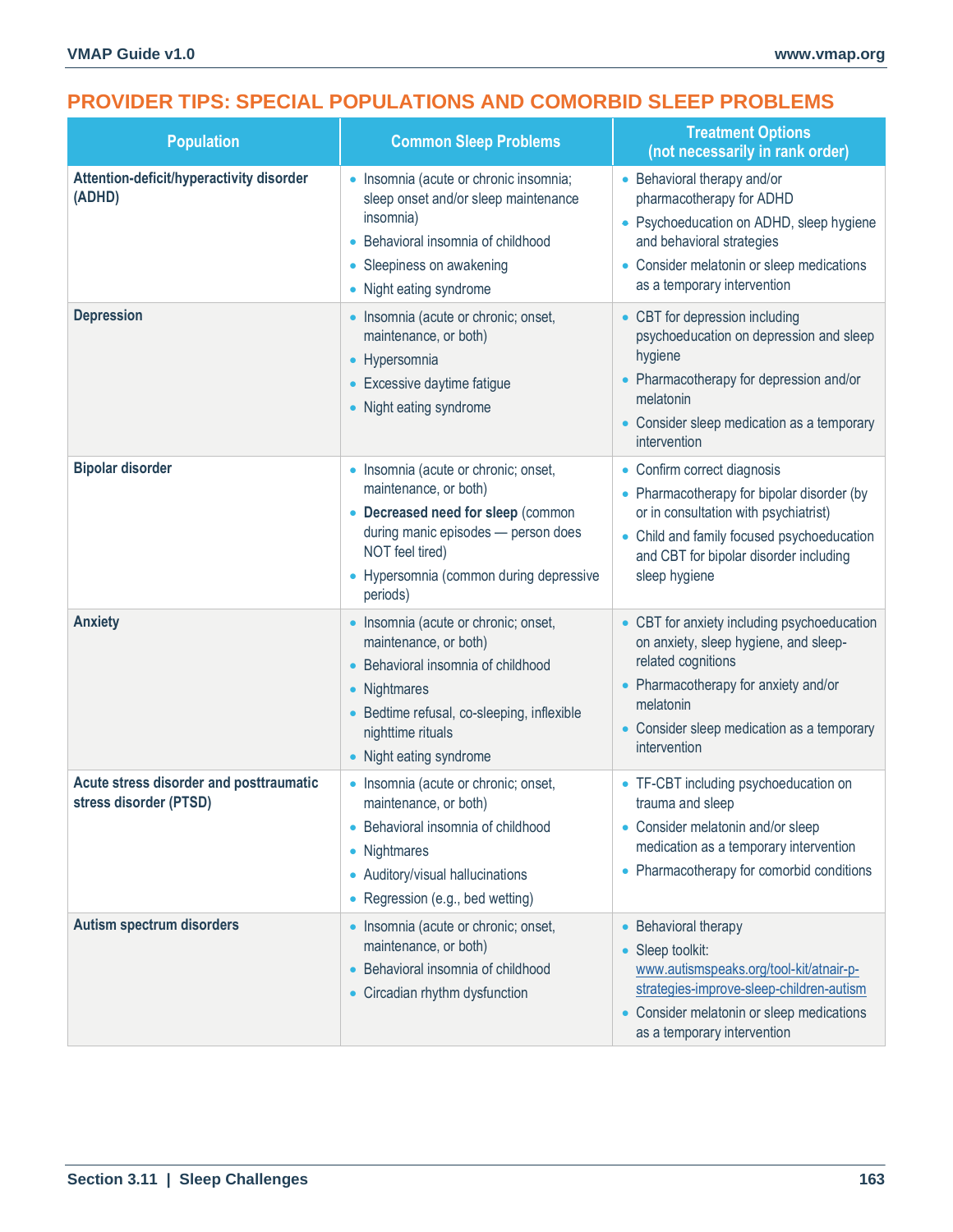# **SLEEP HYGIENE TIPS FOR CAREGIVERS**

# **Understanding sleep problems in children and teens**

All children and teens should have healthy sleep habits. Parents should provide support for healthy sleep habits. Reaching the recommended amount of sleep for each child's or adolescent's age helps with focus, behavior, memory, mood, quality of life, and mental and physical health.

| Age                   | <b>Recommended Hours of Sleep Every 24 Hours</b> |
|-----------------------|--------------------------------------------------|
| Infants 4-12 months   | 12-16 hours including naps                       |
| Children 1-2 years    | 11-14 hours including naps                       |
| Children 3-5 years    | 10-13 hours including naps                       |
| Children 6-12 years   | 9-12 hours                                       |
| Teenagers 13-18 years | 8-10 hours                                       |

Some sleep problems that affect children and teenagers are:

- Frequent awakenings at night
- Having nightmares
- Sleepwalking
- Waking up early

• Trouble falling asleep

• Talking during sleep

• Waking up crying

- Bedwetting
- Teeth grinding and clenching

• Feeling sleepy during the day

Most sleep problems are because of poor sleep habits or anxiety at bedtime about falling asleep. Separation anxiety and nightmares are common in childhood. With regular bedtime routines most sleep problems decrease.

# **Good sleep hygiene habits**

- Set a regular bedtime routine and waking time with a clear schedule for all days of the week.
	- Provide warnings about approaching bedtime.
	- Predictable bedtime routine such as bath time or picking out clothes for the next day, brushing teeth, and story time.
	- Bedtime should occur when drowsy but while still awake. Falling asleep in other places could create bad habits that are difficult to eliminate.
	- Delays of 15-30 minutes may be used if the child is not drowsy at bedtime. Gradually advance the bedtime if this occurs.
- The bedroom should be cool, quiet, and comfortable.
	- Eliminate "screens" or "blue light" from the bedroom. Teens charge cell phone in another room; might need an alarm clock that is not a phone.
	- Only use the bedroom for sleep, not for punishment.
	- A white noise machine or sound machine may be helpful to have on throughout the night.
	- Minimize light coming into the room (e.g., use blackout curtains, eliminate lights on at night, or reduce to one dim night light even if this has to be done gradually).
- Increase physical activity during the day.